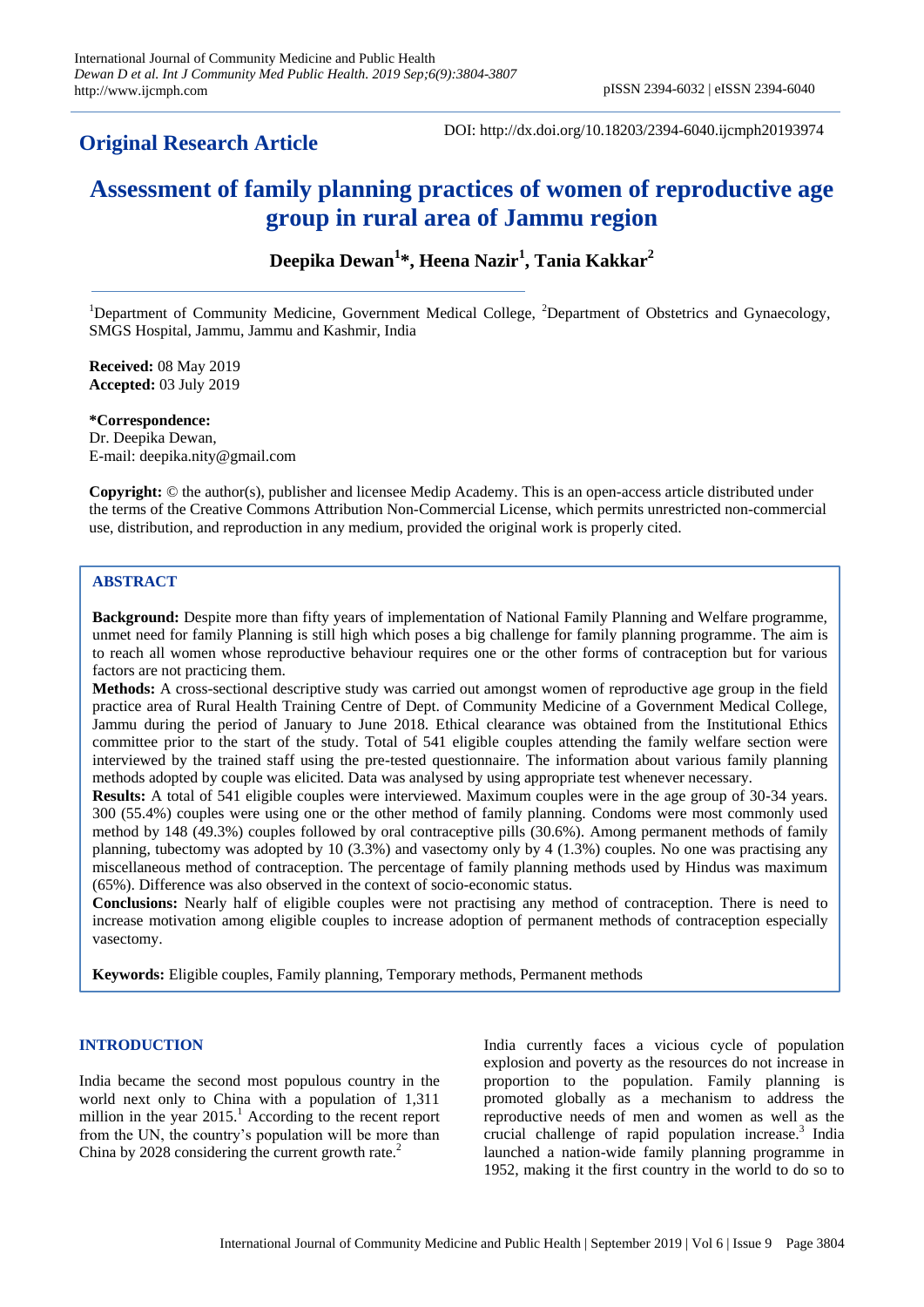control the population increase. $\frac{4}{3}$  Since then family welfare has been an integral component of various Government launched programmes and policy documents like National Health Mission, RMNCH-A National Population Policy, National Health Policy 2017. The services of ASHA to deliver contraceptives at the doorstep of beneficiaries are utilized. Despite more than fifty years of implementation of National Family Planning and welfare programmes, unmet need for family planning and need of birth control is still high which poses a big challenge for development of our country as a whole. The rate of contraceptive use is low in developing countries due to various factors like lower awareness levels, poverty, deep rooted religious beliefs in some communities, limited access and availability. Aim is not only population stabilisation but also to promote reproductive health and reduce maternal, infant and child mortality and morbidity.<sup>5</sup> We have to reach all women whose reproductive behaviour requires one or the other forms of contraception but for various factors are not practicing them.

# *Aim*

The aim of the present study was to determine the prevalence of different types of contraceptive methods adopted by eligible couples (aged 15-49 years) as a method of family planning.

# **METHODS**

#### *Study design*

A descriptive cross-sectional study. Ethical clearance was obtained from the Institutional Ethics committee prior to the start of the study.

#### *Study participants*

A total of 541 eligible couples attending the family welfare section were interviewed by the trained staff using the pre-tested questionnaire.

#### *Study setting*

RS Pura which was a field practice area of Rural Health Training Centre of Dept. of Community Medicine of Government Medical College, Jammu over a period of six months from January to June 2018.

#### *Data collection*

The couples who had reported infertility and pregnancy were excluded from the study. One of the partners from eligible couple was interviewed in their houses by the trained staff using the pre-tested questionnaire. Information was collected regarding the use of various family planning methods, unwillingness of contraceptive usage and reasons for unwillingness. Care was taken to maintain the confidentiality of the data.

#### *Data analysis*

All recorded data were entered in MS Excel and analyzed in the form of percentage and proportions whenever necessary.

## **RESULTS**

A total of 541 eligible couples were interviewed. Maximum couples using any form of contraception were in the age group of 30-34 years. Contraceptive prevalence was 55.4% as 300 out of 541 eligible couples were using one or the other method of family planning. Condoms was most commonly used method by 148 (49.3%) couples followed by oral contraceptive pills 92 (30.6%) and intrauterine devices 46 (15.33%). Among permanent methods of family planning, tubectomy was adopted by 10 (3.3%) and vasectomy only by 4 (1.3%) couples. No one was practicing any miscellaneous method of contraception. The percentage of family planning methods used by Hindus was maximum (65%) followed by Sikhs (26.4%) and Muslims (9.2%). Difference was also observed in the context of socio-economic status. The highest percentage of using family planning methods was used by middle class (46.2%) followed by upper middle class (29.4%) and least by upper class (2.77%).

|  | Table 1: Distribution of eligible couples according to age. |
|--|-------------------------------------------------------------|
|--|-------------------------------------------------------------|

| Age (in years) | <b>Contraceptive use</b> | No Contraceptive use | <b>Total</b> |
|----------------|--------------------------|----------------------|--------------|
|                | N(%                      | N(%)                 | N(%)         |
| $15-19$        | 21(7)                    | 48 (20)              | 69(12.8)     |
| $20 - 24$      | 16(5.3)                  | 51(21.2)             | 67(12.4)     |
| 25-29          | 50(16.7)                 | 86 (35.7)            | 136(25.1)    |
| 30-34          | 144 (48)                 | 29(12)               | 173 (31.9)   |
| 35-39          | 40(13.3)                 | 15(6.2)              | 55(10.2)     |
| 40-45          | 29(9.7)                  | 12(4.9)              | 41(7.6)      |
| <b>Total</b>   | 300 (100)                | 241 (100)            | 541(100)     |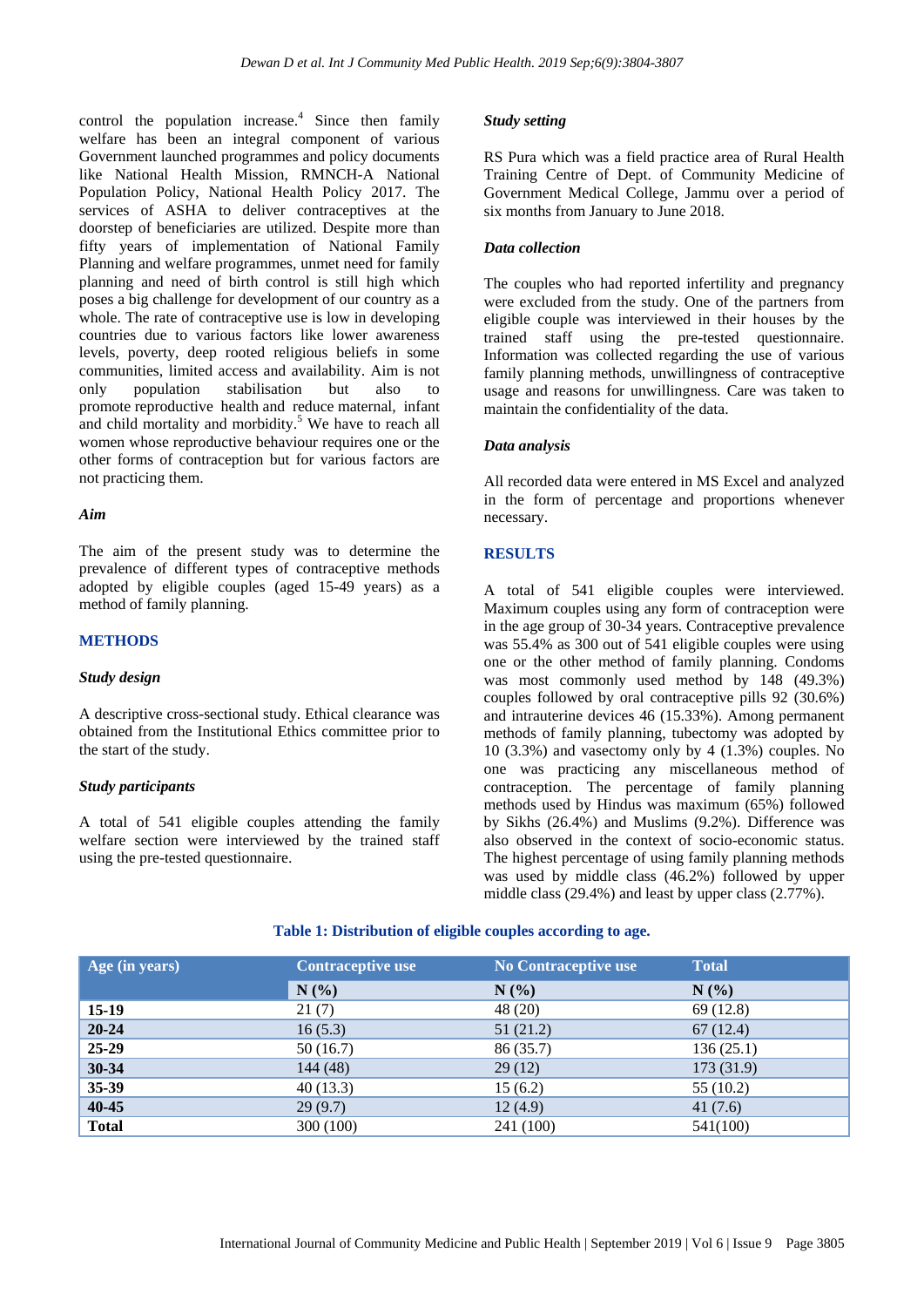# **Table 2: Distribution of eligible couples according to their sociodemographic characteristics.**

| Sociodemographic<br>characteristics | Total<br>$(n=541)$ | No. of eligible<br>couples using any<br>contraceptive<br>methods<br>$\overline{n} = 300$ |  |  |
|-------------------------------------|--------------------|------------------------------------------------------------------------------------------|--|--|
|                                     |                    | N(%)                                                                                     |  |  |
| <b>Religion</b>                     |                    |                                                                                          |  |  |
| Hindu                               | 320                | 195(65)                                                                                  |  |  |
| Muslim                              | 78                 | 25(8.3)                                                                                  |  |  |
| Sikh                                | 143                | 80(26.7)                                                                                 |  |  |
| Others                              | 0                  | 0                                                                                        |  |  |
| Socioeconomic status                |                    |                                                                                          |  |  |
| Upper                               | 15                 | 14(4.6)                                                                                  |  |  |
| <b>Upper Middle</b>                 | 150                | 140 (46.7)                                                                               |  |  |
| Middle                              | 250                | 121(40.3)                                                                                |  |  |
| <b>Lower Middle</b>                 | 106                | 20(6.7)                                                                                  |  |  |
| Lower                               | 20                 | 5(1.7)                                                                                   |  |  |





# **DISCUSSION**

The scenario of contraceptive usage in our setting was not very promising as only nearly half of the eligible couples (55.4%) were using one or the other form of contraception. Similar results were observed during NFHS 4 survey and in study conducted in Punjab where contraceptive usage rate was 53.5% and 53.84% respectively. 6,7 However, studies conducted in Southern India, had higher acceptance rates (nearly 80%) of contraceptive methods.<sup>8,9</sup> Lower acceptance and practice of contraceptives could due to comparatively low awareness levels in rural area, incomplete family size, not willing, fear of side effects and lower education status. Eligible couples from lower middle and lower socioeconomic status were among the least users of contraceptive methods. Muslims were the least users of contraceptives (8.3%) while maximum eligible couples 195 (65%) practicing contraceptive methods belonged to Hindu. These results corroborated with research conducted in other parts of country as well.

Among contraceptive methods adopted by eligible couples, condoms were most frequently used followed by oral contraceptive pills and IUD. Tubectomy was more commonly practised permanent method. Similar pattern of usage was reported in other parts of country as well, as published in other studies. $10,11$  The most frequent reasons conceptualized for this are ease of use, free from side effects and temporary nature. There is still high need to sensitize male partners to adopt permanent methods of contraception.

# **CONCLUSION**

The present study concluded that the preferred family planning practice followed was barrier method (condom) and the least preferred method was male sterilization.

#### *Recommendations*

- Coverage, access and quality of family planning and welfare services needs thrust at all levels of health system in our area on the lines of Mission Parivar Vikas.
- Strengthening community based distribution of contraceptives by involving ASHAs and focussed IEC/BCC efforts for enhancing demand and creating awareness on family planning through outreach services.

*Funding: No funding sources Conflict of interest: None declared Ethical approval: The study was approved by the Institutional Ethics Committee*

#### **REFERENCES**

- 1. Government of India (2012). Census 2011. Provisional population report, Office of the Registrar General and Census Commissioner India, Ministry of Home Affairs, 2011.
- 2. India map. Available at [https://www.](https://www/)Mapsofindia .com. Accessed 7 June 2018.
- 3. Adeyomo AR, Asabi O, Adedoturo O. Knowledge and practice of contraceptives among women of reproductive ages in southwest, Nigeria. Int J Engin Sci. 2012;1(2):70-6.
- 4. Park JE. Park's Textbook of Preventive and Social Medicine, 23rd edn. Jabalpur, India: M/s Banarsidas Bhanot Publishers; 2015.
- 5. Family planning. National Health Mission. Ministry of Health & Family Welfare, Government of India, 2018. Available at [http://www.nhm.](http://www.nhm/)Gov .in/nrhmcomponents/rmnch-a/family-planning /background.html. Accessed 4 February 2019.
- 6. International Institute for Population Sciences (IIPS) and ICF, 2017. National Family Health Survey (NFHS-4), 2015-16: Mumbai, India: IIPS. Accessed 4 February 2019
- 7. Singh BR, Singh S, Kaur P, Verma G, Kaur S. Contraceptive practices adopted by women